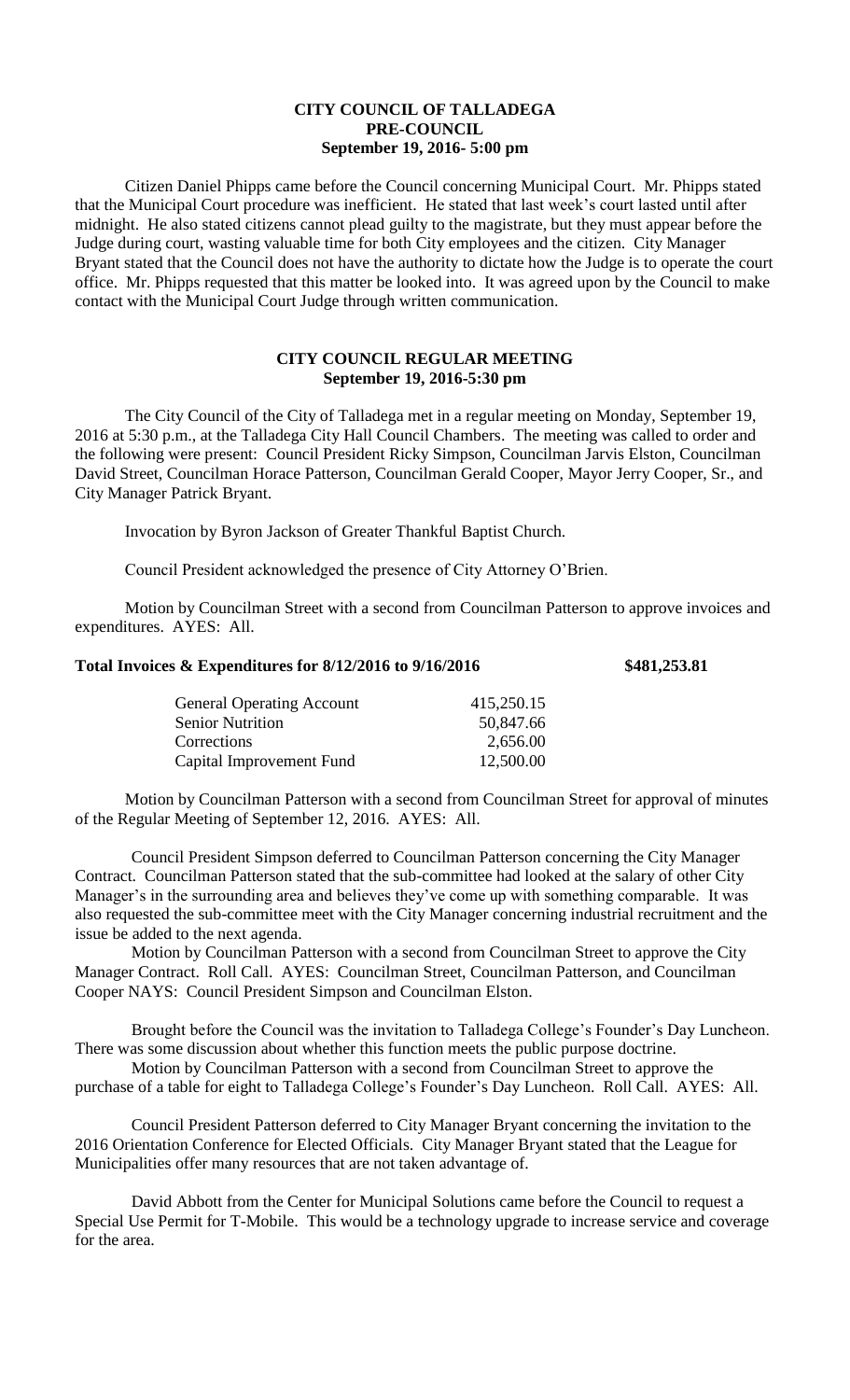**Resolution #3976** approval of a special use permit for T-Mobile at 606 Stone Avenue.

Motion by Councilman Patterson with a second from Councilman Street to approve Resolution #3976. Roll Call. AYES: All.

**Resolution #3977** approving an agreement with Boys and Girls Club for an appropriation of \$10,000

**Resolution #3978** approving an agreement with Community Action Agency for an appropriation of \$6,800.

**Resolution #3979** approving an agreement with Community Life Institute for an appropriation of \$4,000.

**Resolution #3980** approving an agreement with EARPDC – Senior Rx for an appropriation of \$20,000.

**Resolution #3981** approving an agreement with Isaiah House for an appropriation of \$9,000. **Resolution #3982** approving an agreement with Palmer Place for an appropriation of \$4,000. **Resolution #3983** approving an agreement with Red Door Kitchen for an appropriation of \$10,000.

**Resolution #3984** approving an agreement with Talladega First, Inc. (Ritz Theatre) for an appropriation of \$61,000.

**Resolution #3985** approving an agreement with Samaritan House for an appropriation of \$1,000. **Resolution #3986** approving an agreement with Talladega City Board of Education for an appropriation of \$45,000 for the Pre-K Program.

**Resolution #3987** approving an agreement with Talladega City Board of Education for an appropriation of \$45,000 for the ACCESS Lab program, district website and upgrades to internet system.

**Resolution #3988** approving an agreement with Talladega County Economic Development Authority for an appropriation of \$20,000.

**Resolution #3989** approving an agreement with Talladega Heritage Commission for an appropriation of \$50,000.

**Resolution #3990** approving an agreement with Volunteer Connections of Central Alabama for an appropriation of \$2,500.

**Resolution #3991** approving an agreement with First Family Service Center for an appropriation of \$5,000.

**Resolution #3992** approving an agreement with Hall of Heroes, Inc. for an appropriation of \$10,000.

Motion by Councilman Patterson with a second from Councilman Street to approve Resolution #3977 to Resolution #3992. Roll Call. AYES: All.

**Resolution #3993** approving the agreement with the Talladega County Emergency Management Communications District (E-911) for standardized addressing.

Motion by Councilman Elston with a second from Councilman Cooper to approve Resolution #3993. Roll Call. AYES: All.

**Resolution #3994** approving a contract with Neel-Schaffer Inc. for bridge inspection services at a cost of \$13,670.00.

Motion by Councilman Elston with a second from Councilman Street to approve Resolution #3994. Roll Call. AYES: All.

**Resolution #3995** accepting the grant from the Department of Homeland Security's Assistance to Firefighters Grant for an emissions exhaust system at Fire Stations One and Two in the amount of \$123,639.00.

**Resolution #3996** allocating a cost match for the Assistance to Firefighters Grant of \$6,181.00 and approximately \$20,000 for installation and electrical connections for the emissions exhaust systems.

**Resolution #3997** approving the grant writing award fee of \$5,888.00 to JMCM Consulting for the Assistance to Firefighters Grant.

 Motion by Councilman Patterson with a second from Councilman Street to approve Resolution #3995 to Resolution #3997. Roll Call. AYES: All.